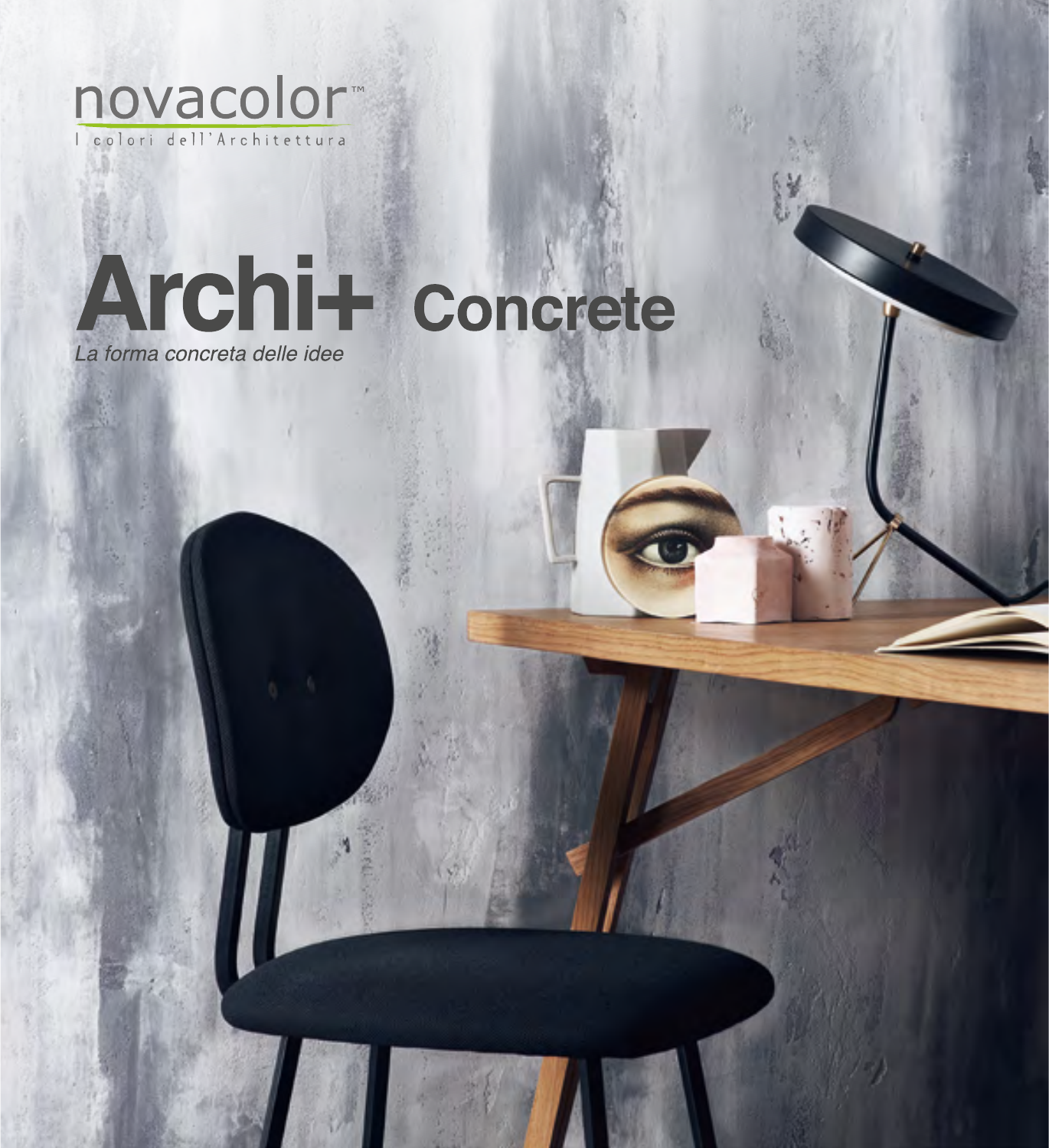

## Archi+ concrete

La forma concreta delle idee

#### IT - INTONACHINO MINERALE IN POLVERE PER INTERNI ED ESTERNI AD "EFFETTO CEMENTO"

Archi+ Concrete è un'innovativa fusione tra l'eleganza delle linee architettoniche e la solidità del cemento. L'effetto cemento consente di ottenere finiture estetiche dai colori morbidi e al contempo vibranti. La sovrapposizione di Fase Silossanica accentua il carattere materico del manufatto, trasformando la superficie minerale in un vero e proprio elemento di design.

Archi+ Concrete è un prodotto in polvere da miscelare con acqua e applicare con spatola inox. Per maggiori informazioni consultare la scheda tecnica.

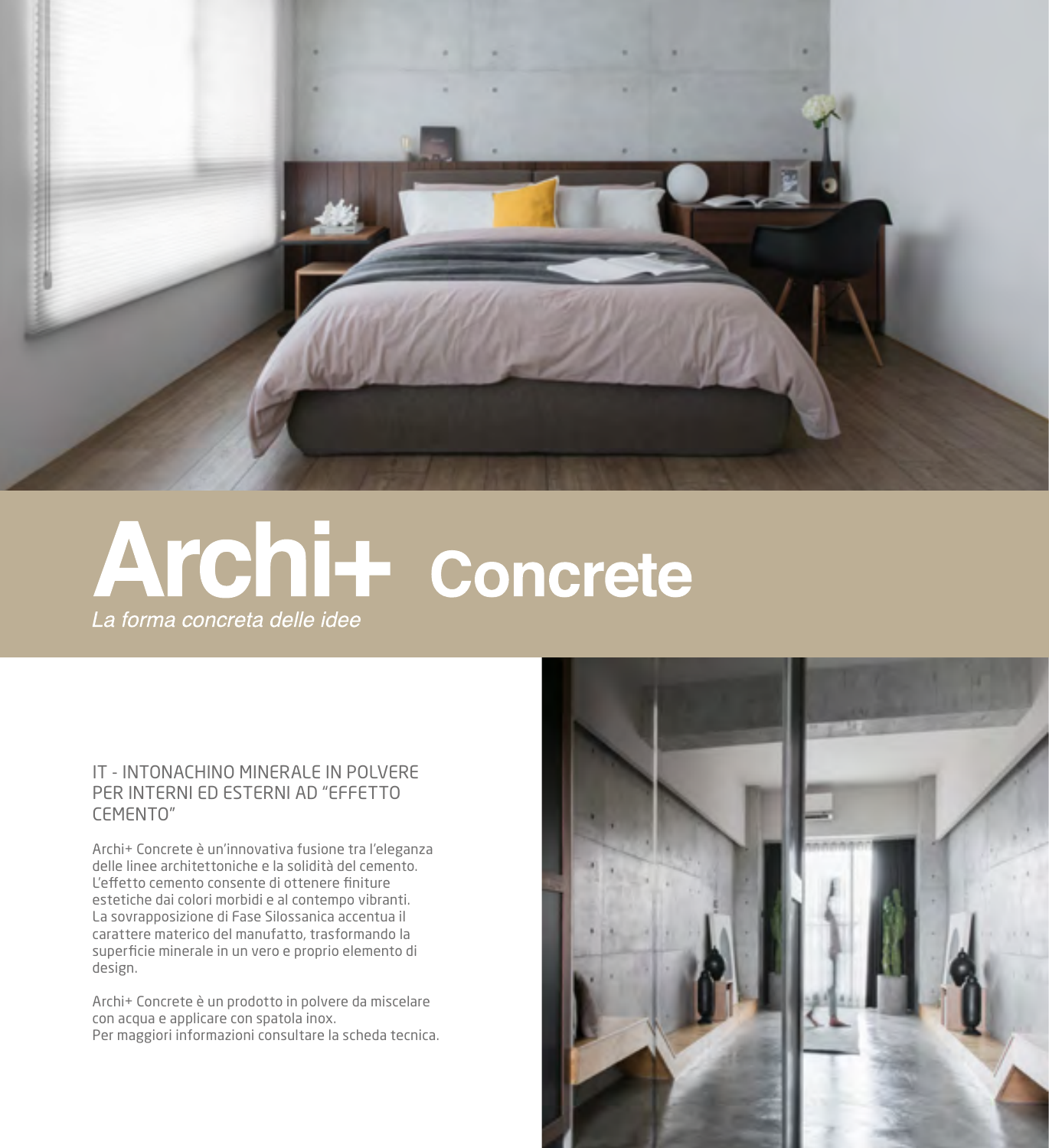ARCHI+ CONCRETE, RESIDENTIAL PROJECT IN TAICHUNG - COLORFUN & NOVACOLOR TAIWAN Designer: Ms. Chia-Ling Hsieh @ Gray Gate Design Studio / Taichung, Taiwan

e

 $\bullet$ 

c

 $\overline{a}$ 

18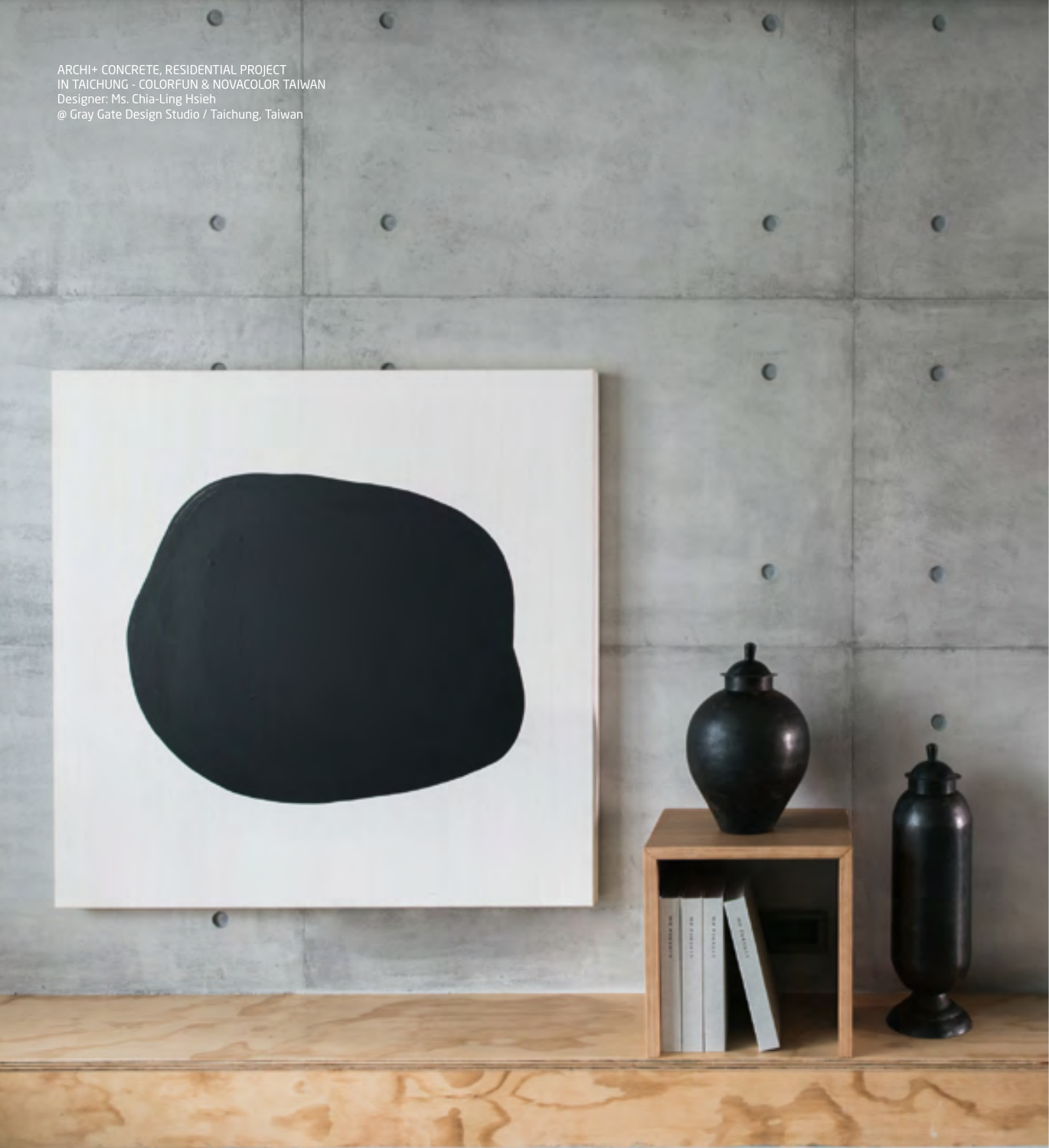

**Archi+ Concrete** 

#### EN - MINERAL PLASTER COATING WITH "CONCRETE" FEEL FOR INTERIORS AND **EXTERIORS**

An innovative fusion between elegant architectural enriched by soft yet vibrant hues. The application of Fase Silossanica, on top of Archi+ Concrete, enhances the textured effect of the product, turning the mineral surface into a real design complement.

water and applied with a stainless steel trowel. For more information, please check the technical data

ARCHI+ CONCRETE 15135 & ARCHI+ CONCRETE 15136 & FASE SILOSSANICA NEUTRA (1 mano/layer)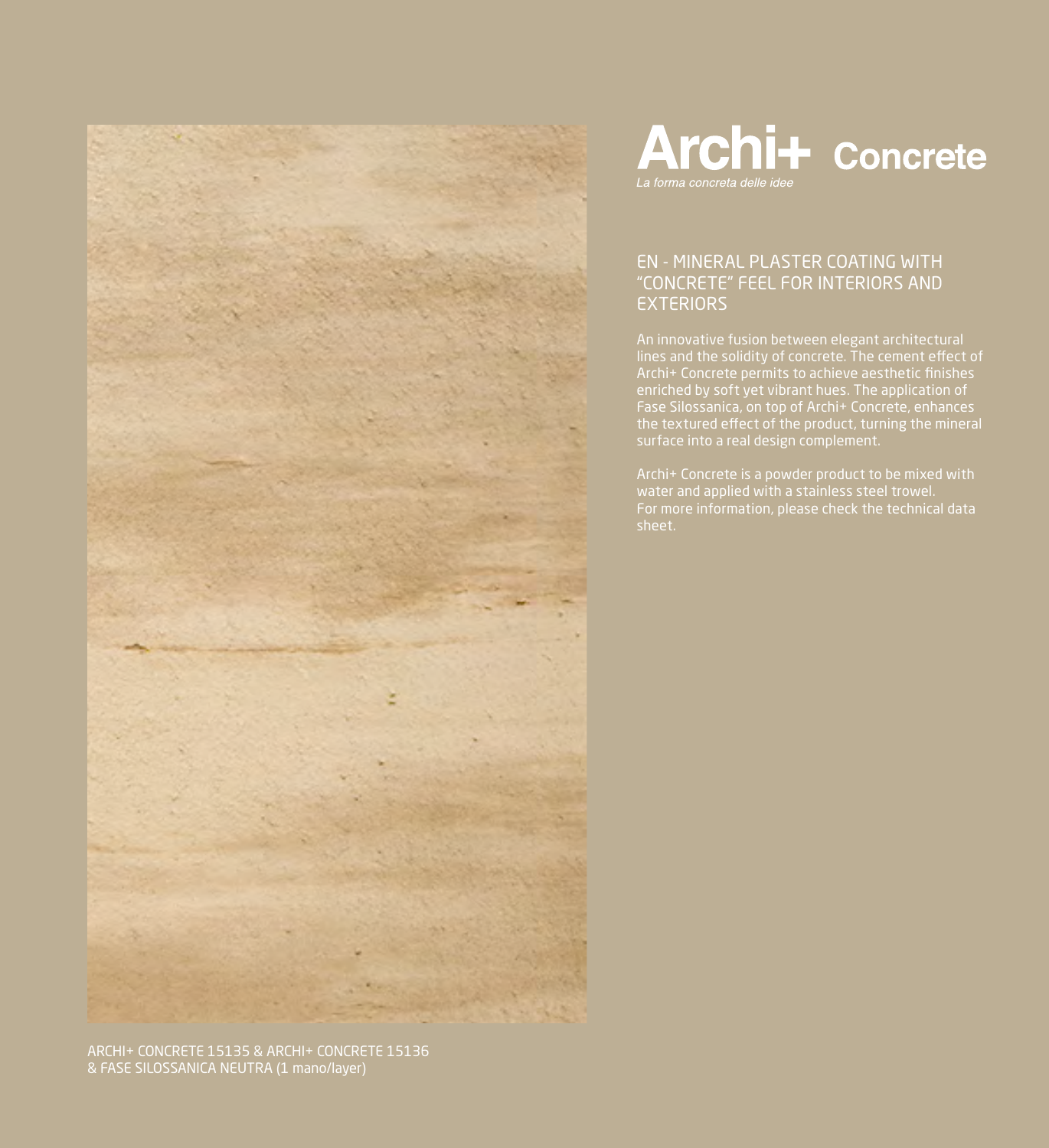

#### FR - ENDUIT MINERAL EN POUDRE POUR INTÉRIEURS ET EXTÉRIEURS À EFFET «BÉTON»

Archi+ Concrete est une fusion innovante entre l'élégance des lignes architecturales et la solidité du ciment. L'effet béton permet d'obtenir des finitions esthétiques dans des couleurs douces et en même temps dynamiques. La superposition de Fase Silossanica met en évidence la texture matérielle de la construction, transformant ainsi la surface minérale en un réel élément de design.

Archi+ Concrete est un produit sous forme de poudre à mélanger avec de l'eau et à appliquer avec une spatule en acier inoxydable.

Pour plus d'informations, voir la fiche technique.

In copertina e nella pagina accanto: photo by Gianluca Cisternino, styling by Alessandra Salaris. *On the cover and on the next page: photo by Gianluca Cisternino, styling by Alessandra Salaris.*

ARCHI+ CONCRETE 17010 & ARCHI+ CONCRETE 17011 & FASE SILOSSANICA NEUTRA (1 mano/layer)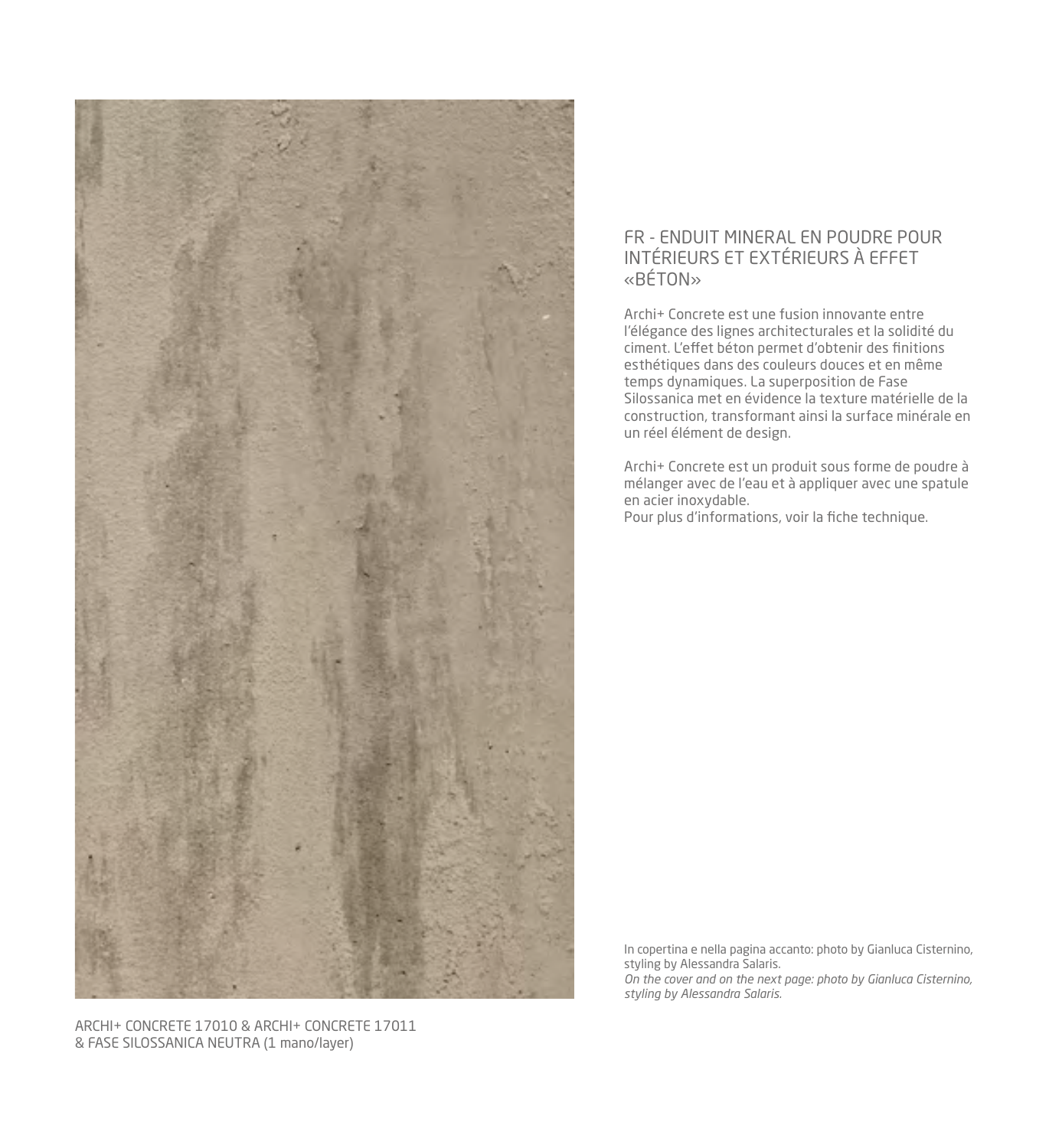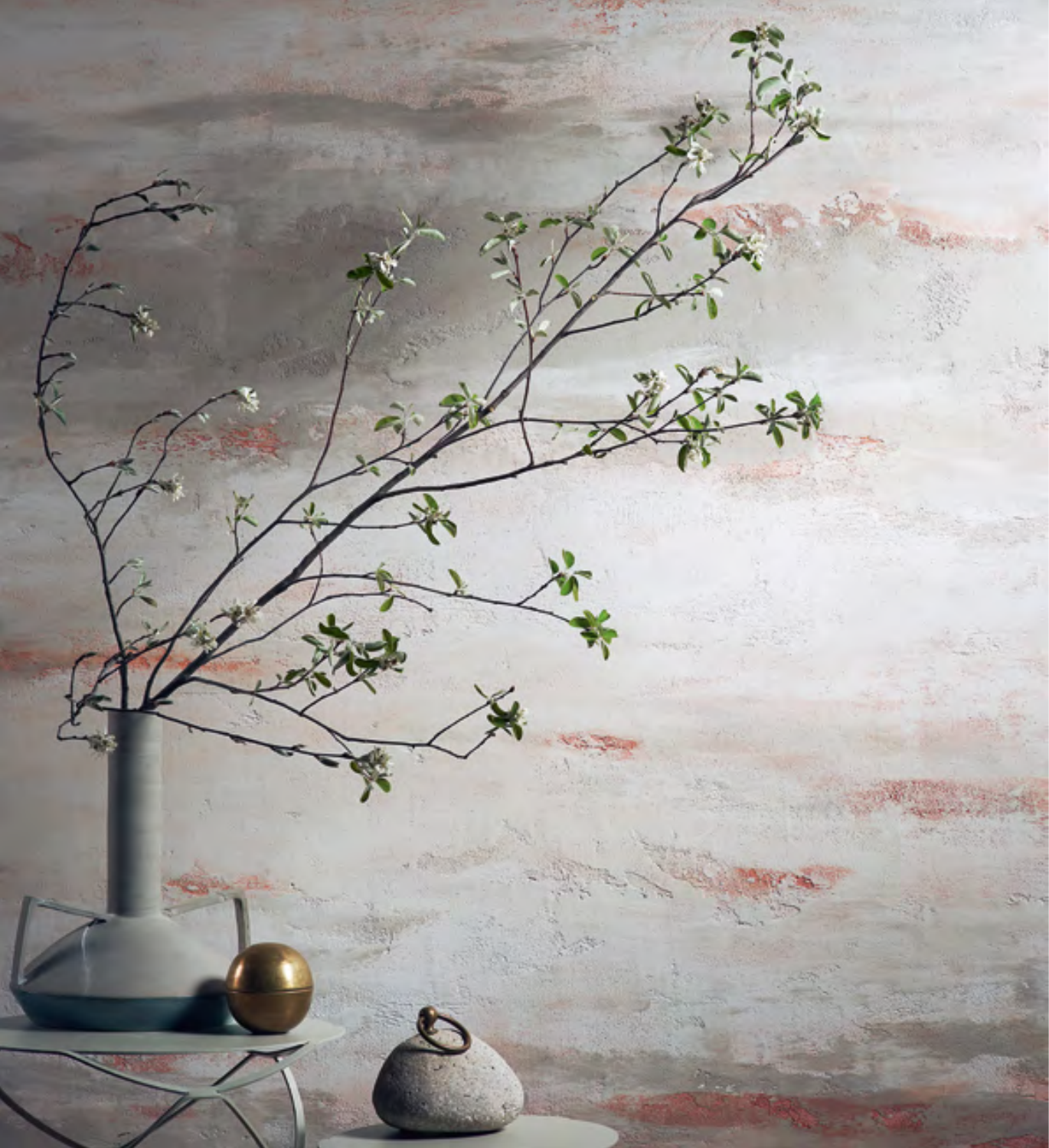

#### DE - MINERALPUTZ IN PULVERFORM FÜR BETONOPTIK, INNEN UND AUSSEN

Archi+ Concrete ist gemäß den herkömmlichen Regeln formuliert worden. Er besteht aus Kalkhydrat, Weißzement, ausgewählten inerten Stoffen und rheologischen Modifiziermitteln, die hervorragende verarbeitungstechnische Eigenschaften gewährleisten.

Die besondere Siebkurve des Produktes und die Überlagerung von mehreren Schichten, ermöglichen es, "Zement-ähnliche" Effekte zu erzielen, die aus diesem Grund in den neuesten und modernen Werken des Innenraumdesigns verwendet werden. Für weitere Info bitte siehe technisches Merkblatt.



ARCHI+ CONCRETE BIANCO/WHITE & FASE SILOSSANICA 6101 (2 mani/layers)